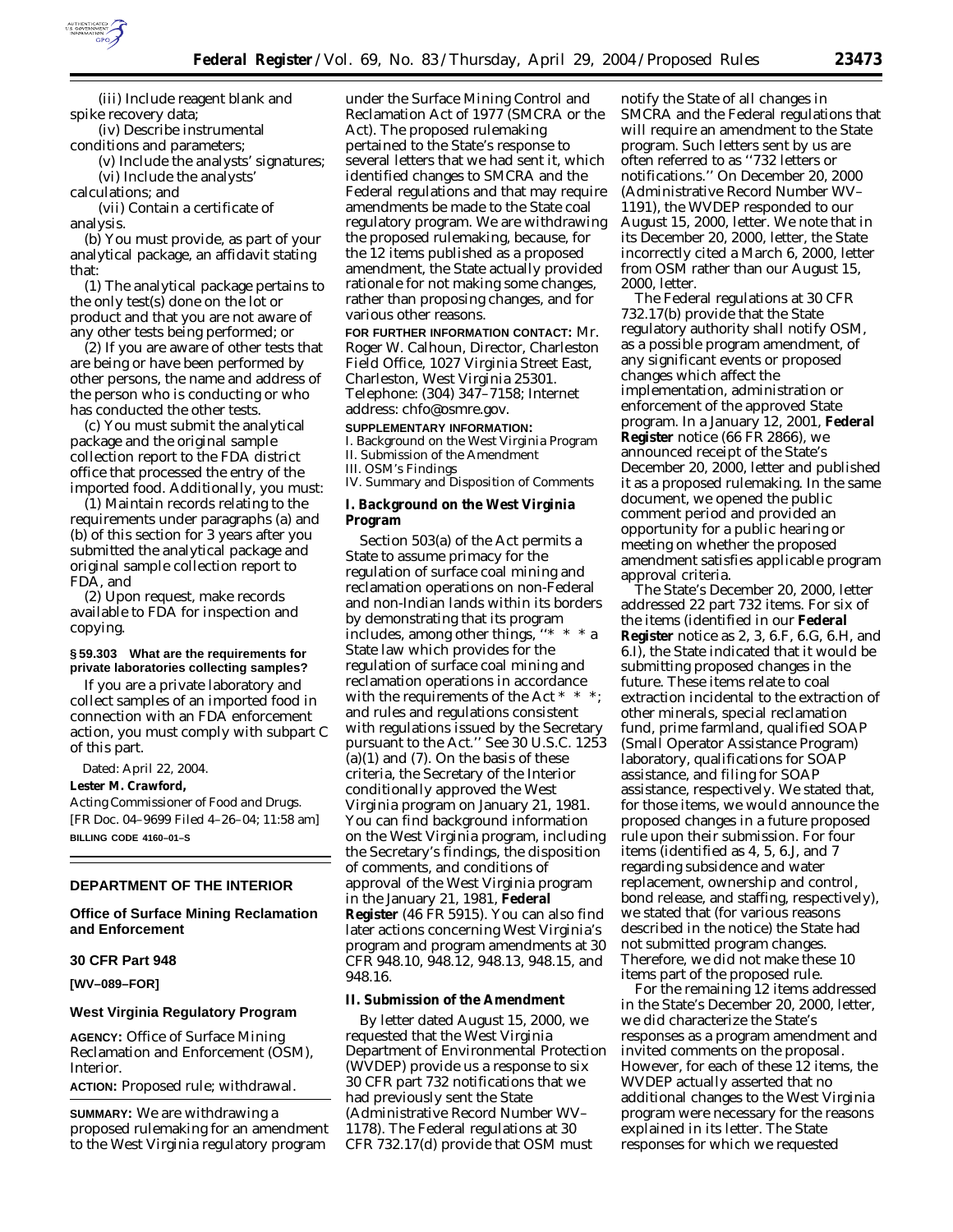public comment were identified in the January 12, 2001, **Federal Register** notice as follows: Items 1, 2.A, 2.B, 2.C, 2.D, 2.E, 2.F, 2.G, 2.H, 3, 4, and an unnumbered item concerning inspection frequencies. These numbers do not fully correspond to the numbering system in the State's December 20, 2000, letter. The corresponding State numbers are: Items 1, 6A, 6B, 6C, 6D, 6E, 6K, 6L, 6M, unnumbered item, 8, and 9. These issues concern stocking and planting arrangements; definition of other treatment facilities; definition of previously mined area; definition of siltation structure; definition of significant recreational, timber, economic, or other values incompatible with surface mining operations; permitting requirements relating to the new dam classification criteria; performance standards relating to the new dam classification criteria; coal mine waste; thin and thick overburden; inspection frequencies at abandoned sites; subsidence due to underground mining; and valid existing rights, respectively.

The public comment period closed on February 12, 2001 (Administrative Record Number WV–1195). No one requested a public hearing, so none was held. However, a public commenter requested an extension of the public comment period, and to accommodate that request we accepted comments through February 28, 2001 (Administrative Record Numbers WV– 1200 and WV–1201). We received comments on the December 20, 2000, submittal from one environmental group and two Federal agencies.

#### **III. OSM's Findings**

For reasons more fully explained below, we are withdrawing our proposed rulemaking on all 12 of the items that we announced in our January 12, 2001, **Federal Register** notice as proposed amendments. These 12 part 732 items fall into three distinct categories with one common element. We will discuss each of these categories in turn, with our rationale for withdrawing the rulemaking in each category.

## *a. State Has Committed to Future Rulemaking*

For six items, the State has since revised its position. WVDEP has committed to amending its approved program relating to six items, and, by letter dated December 2, 2003, has submitted a schedule for doing so. Therefore, the State's December 20, 2000, submission for those six items, which we published as a proposed

amendment identified as Items 1, 2.B, 2.E, 2.F, 2.G, and the unnumbered item on inspection frequencies at abandoned sites, is now moot because the State has subsequently revised its response and committed to future rulemaking. Therefore, we are withdrawing our January 12, 2001, rulemaking as it relates to these items. We will announce any proposed State changes in future rulemaking notices as they are received.

#### *b. Suspension of Part 732 Notifications*

For two items, we have suspended our requirement that the State amend its program. These items concern subsidence due to underground mining and valid existing rights. Given ongoing litigation, we have suspended all action on these two part 732 notifications until further notice. We will provide the State with formal notification in the future when these part 732 notifications will have to be addressed by the State. By letter dated November 17, 2003, we notified the State that we were suspending all actions relating to our August 22, 2000, part 732 letter regarding subsidence due to underground mining and valid existing rights until further notice (Administrative Record Number WV– 1378). Items 3 and 4 in our January 12, 2001, proposed rulemaking addressed these issues. Therefore, the rationale provided by the State in its December 20, 2000, letter relating to these two items is now moot, because we are not mandating any changes at this time. Therefore, we are withdrawing our January 12, 2001, rulemaking notice as it relates to these two items.

### *c. Agreement That No Change Is Required*

For the following four items, that we identified as Items 2.A., 2.C., 2.D., and 2.H. and solicited comments on in our January 12, 2001, **Federal Register** notice, we reviewed the State's December 20, 2000, response, conducted further evaluation of the issues, and concluded that the State's program, as currently approved, is no less effective than the Federal rules in regard to these items. Because the State had actually submitted rationale for not changing its approved program, rather than proposing any changes for these four items, and we have determined that no changes are required, that decision does not constitute rulemaking in regard to the approval of a State program amendment. Therefore, we are withdrawing our January 12, 2001, rulemaking notice in relation to these four items. Instead, we have notified the State by letter dated April 8, 2004, in which we explained that we have

withdrawn our part 732 notifications relating to these items because we have determined that the State's approved program is no less effective than the Federal rules in regard to these items.

Although the decision to terminate our part 732 notifications relating to the four items that were advertised is an administrative decision distinct from approving them as a State program amendment as proposed in our January 12, 2001, **Federal Register** notice, we are including our rationale for those decisions in this notice because we did receive comments on these issues and we feel a full explanation to the public of our decision is warranted. The explanation included here is the same as that provided the State in our letter dated April 8, 2004, resolving the following four issues and terminating the part 732 notifications associated with them.

c.1. 30 CFR 701.5 Definitions of ''other treatment facilities'' (Item 2.A.) and ''siltation structure'' (Item 2.C.)

In our July 22, 1997, part 732 letter to the WVDEP, we informed it that the Federal definition of ''other treatment facilities'' was revised and removed from 30 CFR 816/817.46(a)(3) to 30 CFR 701.5, and that the State must add a counterpart definition to its program. The revised Federal definition of ''other treatment facilities'' adds the words ''neutralization'' and ''precipitators'' (common water quality treatment processes) and the phrase ''[t]o comply with all applicable state and Federal water quality laws and regulations.'' This latter modification was made to clarify that the purpose of a treatment facility is to comply with water quality laws, as well as to prevent additional contributions of dissolved or suspended solids to streamflow or off-site runoff.

Also, in our July 22, 1997, part 732 letter, we informed the State that OSM had moved the definition of ''siltation structure'' from 30 CFR 816/817.46(a)(1) to 30 CFR 701.5. OSM stated that the State's regulations do not define ''siltation structure,'' but that the State's rules do define ''sediment control or other water retention structure, sediment control or other water retention system or sediment pond.'' Finally, OSM stated that the State needs to define the terms ''other treatment facilities'' and ''siltation structure'' or explain why they are not needed.

In its December 20, 2000, letter, the WVDEP asserted that the State does not need the definitions of ''other treatment facilities'' or ''siltation structure.'' The WVDEP stated that the West Virginia program contains a definition of ''sediment control or other water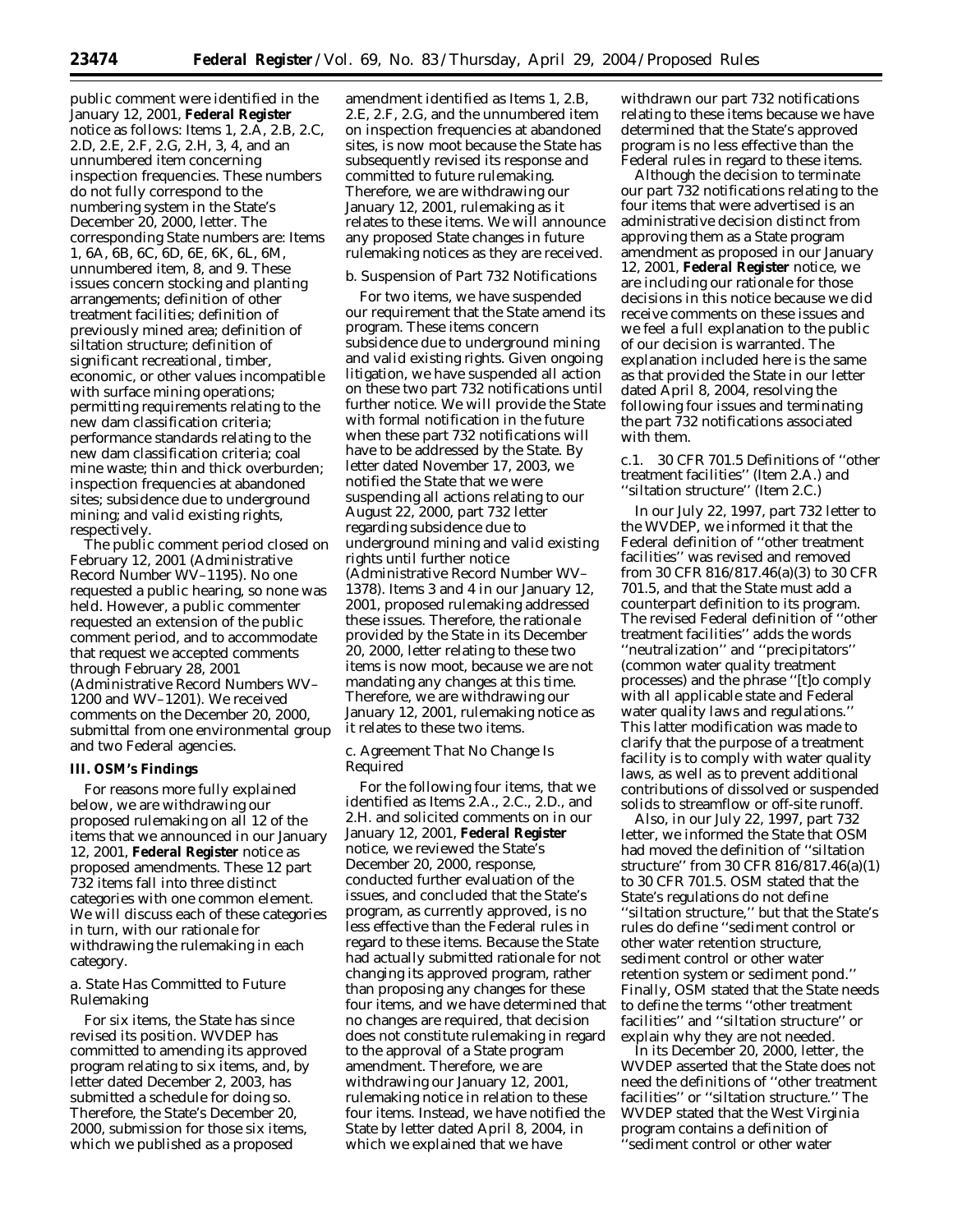retention structure, sediment control or other water retention system, or sediment pond'' at CSR 38–2–2.110, and the definition of ''chemical treatment'' at CSR 38–2–2.21. Additionally, the WVDEP stated that the term ''siltation structure'' is defined in the Federal rule as a sedimentation pond'' and that corresponds to the State's definition of ''sediment control or other water retention structure, sediment control or other water retention system, or sediment pond.''

The Federal definition of ''other treatment facilities,'' at 30 CFR 701.5, provides as follows:

Other treatment facilities means any chemical treatments, such as flocculation or neutralization, or mechanical structures, such as clarifiers or precipitators, that have a point source discharge and are utilized:

(a) To prevent additional contributions of dissolved or suspended solids to streamflow or runoff outside the permit area, or

(b) To comply with all applicable State and Federal water-quality laws and regulations.

The Federal definition of ''siltation structure,'' at 30 CFR 701.5, provides as follows:

Siltation structure means a sedimentation pond, a series of sedimentation ponds, or other treatment facility.

We find that, despite the fact that the West Virginia program lacks definitions of ''other treatment facilities'' and ''siltation structure,'' the State program is not rendered less effective than the Federal requirements for the following reasons.

The State's definition of ''sediment control or other water retention structure, sediment control or other water retention system, or sediment pond'' at CSR 38–2–2.110 ''means an impoundment designed, constructed, and maintained  $* * *$  for the purpose of removing solids from water in order to meet applicable water quality standards or effluent limitations before the water is discharged into the receiving stream. Examples include \* \* \* all ponds and facilities or structures used for water treatment.'' Part of the State's language quoted above (the part that states ''for the purpose of removing solids from water in order to meet applicable water quality standards or effluent limitations before the water is discharged into the receiving stream.'') is substantively identical to the Federal definition of the term ''sedimentation pond,'' which is a term used in the Federal definition of ''siltation structure.''

The State's definition of ''chemical treatment,'' at CSR 38–2–2.21, ''means the treatment of water from a surface coal mining operation using chemical

reagents such as but not limited to sodium hydroxide, calcium carbonate, or anhydrous ammonia for purposes of meeting applicable state and federal effluent limitations.'' Therefore, these two State definitions combine to encompass impoundments, sediment ponds, facilities or structures, and chemical treatments used to assure compliance with State and Federal water quality standards or effluent limitations.

In addition, the State performance standards at CSR 38–2–14.5.c, concerning ''treatment facilities,'' provide that ''[a]dequate treatment facilities shall be installed, operated and maintained \* \* \* to treat any water discharged from the permit area so that it complies with the  $* * *$  [effluent] limitations] of CSR 38-2-14.5.b.  $*$   $*$ Finally, CSR 38–2–14.5.b provides that ''[d]ischarge from areas disturbed by surface mining shall not violate effluent limitations or cause a violation of applicable water quality standards. The monitoring frequency and effluent limitations shall be governed by the standards set forth in a NPDES [National Pollutant Discharge Elimination System] permit issued pursuant to W. Va. Code [Code of West Virginia] 22–11 *et seq.*, the Federal Water Pollution Control Act as amended, 33 U.S.C. 1251 *et seq.* and the rules and regulations promulgated thereunder.''

We find that, combined, the State provisions at CSR 38–2–2.110, 38–2– 2.21, 38–2–14.5.b, and 38–2–14.5.c are no less effective than the substantive meaning of the Federal definitions of ''other treatment facilities'' and ''siltation structure'' at 30 CFR 701.5. While the West Virginia program does not specifically provide examples of chemical or mechanical treatment as does the Federal definition of ''other treatment facilities,'' that omission alone does not render the State program less effective, since the Federal examples are illustrative only. Furthermore, the State's provisions do not exclude nor prohibit the use of any of the treatment facilities identified in the Federal definitions of ''other treatment facilities'' or ''siltation structure.'' Because State rules acknowledge that sediment control structures are used for water treatment and such structures are used to ensure compliance with effluent limitations and water quality standards, the aforementioned State provisions are no less effective than the Federal definitions of ''other treatment facilities'' and ''siltation structure'' at 30 CFR 701.5. For these reasons, we find that these part 732 issues are satisfied

and no amendments of the approved State program are required.

c.2. 30 CFR 761.5. ''Significant Recreational, Timber, Economic, Other Values Incompatible With Surface Coal Mining Operations'' as it Relates to Federal Lands (Item 2.D.)

In our July 22, 1997, part 732 letter to the WVDEP, we informed it that the phrase ''significant recreational, timber, economic, or other values incompatible with surface coal mining operations'' is part of the State's approved program at W. Va. Code 22–3–22(d)(5), but it is not defined.

In its December 20, 2000, letter, the WVDEP stated that the State does not need to define this term since 30 CFR 740.4 states that the determination of significant recreational, timber, economic, or other values incompatible with surface coal mining operations is the responsibility of the Secretary of the Department of the Interior.

We concur with the WVDEP's assessment of this term, and we find that the West Virginia program is not rendered less effective than SMCRA or the Federal regulations by lacking a definition of the term for the following reasons. Section 522(e)(2) of SMCRA provides that, subject to valid existing rights, no surface coal mining operations except those which exist on the date of enactment of SMCRA shall be permitted ''on any Federal lands within the boundaries of any national forest: Provided, however, that surface coal mining operations may be permitted on such lands if the Secretary [of the Department of the Interior] finds that there are no significant recreational, timber, economic, or other values which may be incompatible with such surface mining operations \* \* \*.'' The Federal regulations at 30 CFR 740.4(a)(5) clearly provide that it is the sole responsibility of the Secretary of the Department of the Interior to make these findings. When making such determinations on Federal lands within the State of West Virginia, the Secretary will use the Federal definition of that term at 30 CFR 761.5. Therefore, we find that the State does not have to add a definition of the term to the West Virginia program, and that this 30 CFR part 732 issue is satisfied.

c.3. 30 CFR 816.104(a) and 816.105(a) Thin or Thick Overburden (Item 2.H.)

In our July 22, 1997, part 732 letter to the WVDEP, we informed it that 30 CFR 816.104(a) and 816.105(a) contain revised definitions of thin and thick overburden, respectively. Although W. Va. Code 22–3–13(b)(3) contains provisions regarding thin and thick overburden and CSR 38–2–14.15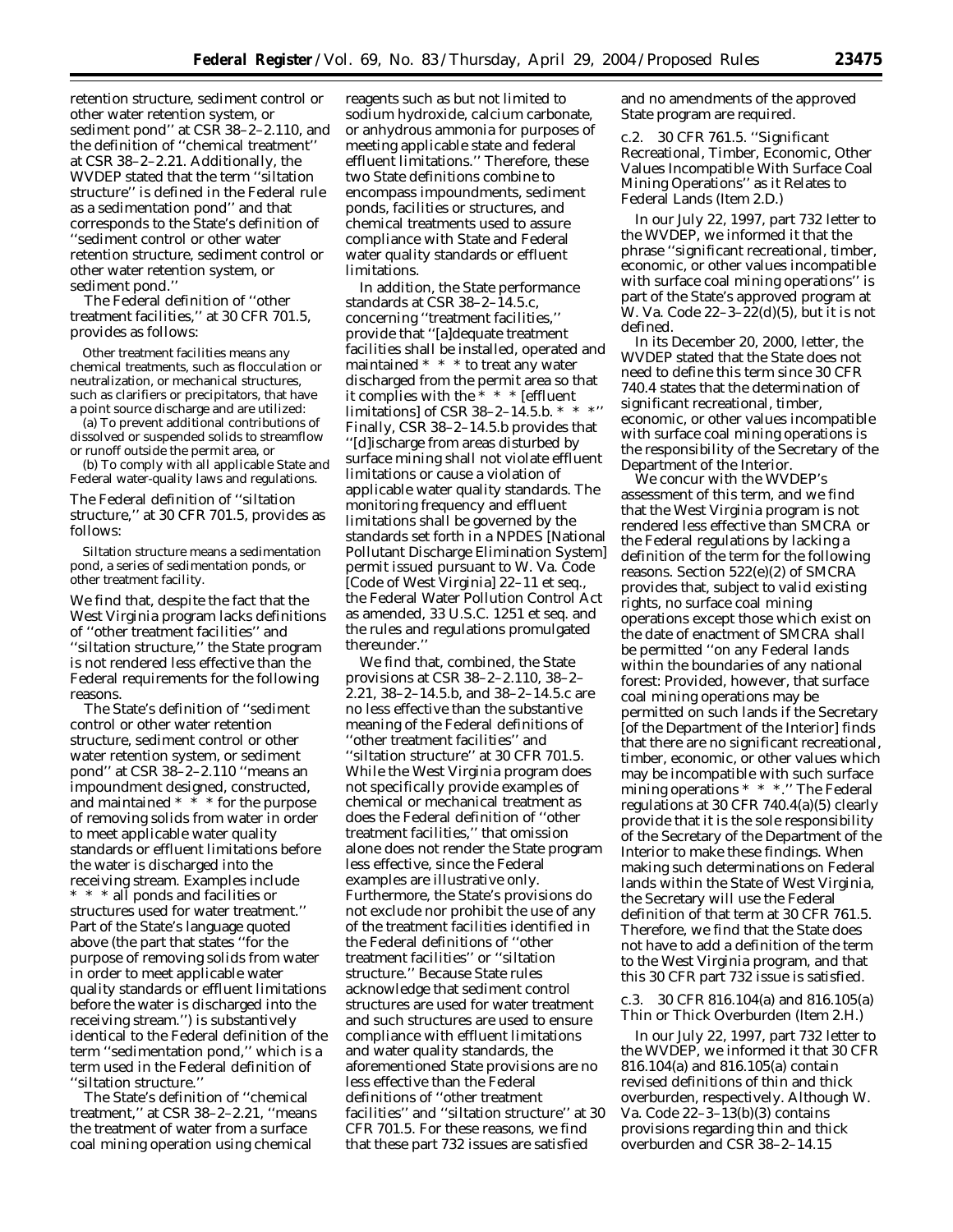contains West Virginia's backfilling and grading requirements, we stated that West Virginia does not define thin or thick overburden. In addition, we stated that the State does not have regulations comparable to 30 CFR 816.104 and 816.105. We also stated that since backfilling and grading of thick overburden is a common practice in the State, the WVDEP needs to amend its regulations or explain why its existing requirements are no less effective than those set forth in 30 CFR 816.105.

In its December 20, 2000, response, the WVDEP stated that West Virginia does not need to amend its rule. The WVDEP stated that the statute at W. Va. Code 22–3–13(b)(3) defines thin and thick overburden, and it has similar language to that contained in 30 CFR 816.104(a) and 816.105(a).

For the following reasons, we agree with the WVDEP's assertion that the State does not need to further amend its rules. The Federal regulations at 30 CFR 816.104(a) provide that ''[t]hin overburden means insufficient spoil and other waste materials available from the entire permit area to restore the disturbed area to its approximate original contour [AOC].'' It further provides that ''[i]nsufficient spoil and other waste materials occur where the overburden thickness times the swell factor, plus the thickness of other available waste materials, is less than the combined thickness of the overburden and coal bed prior to removing the coal, so that after backfilling and grading the surface configuration of the reclaimed area would not: (1) Closely resemble the surface configuration of the land prior to mining; or (2) Blend into and complement the drainage pattern of the surrounding terrain.''

The State provision at W. Va. Code 22–3–13(b)(3) provides for reclamation to AOC, with the following exception for thin overburden:

Provided, that in surface-mining which is carried out at the same location over a substantial period of time where the operation transects the coal deposit, and the thickness of the coal deposits relative to the volume of the overburden is large and where the operator demonstrates that the overburden and other spoil and waste materials at a particular point in the permit area or otherwise available from the entire permit area is insufficient, giving due consideration to volumetric expansion, to restore the approximate original contour, the operator, at a minimum, shall backfill, grade and compact, where advisable, using all available overburden and other spoil and waste materials to attain the lowest practicable grade, but not more than the angle of repose, to provide adequate drainage and to cover all acid-forming and other toxic

materials, in order to achieve an ecologically sound land use compatible with the surrounding region \* \* \*.

This language, though not identical to the Federal definition at 30 CFR 816.104(a), entails the same substantive analysis of a coal seam and its surrounding overburden. Under both the Federal and State schemes, the volume of the postmining overburden, spoil and waste material must be less than that of the combined premining volume of the overburden and coal in order for the proposed operation to qualify for the ''thin overburden'' AOC exemption.

Also, the State's thin overburden provision does not contain specific counterparts to the Federal language at 30 CFR 816.104(a)(1) and (2). However, the State's counterparts to those provisions are located at W.Va. Code 22–3–3(e) (the definition of AOC), and are, in effect, incorporated into W.Va. Code  $22-3-13(b)(3)$  by the State's reference to insufficient overburden, spoil and waste to restore AOC. Therefore, we find that the State's description of thin overburden at W.Va. Code 22–3–13(b)(3) is substantively identical to the Federal definition of thin overburden at 30 CFR 816.104(a).

The State's description of thick overburden is also contained in W.Va. Code 22–3–13(b)(3), and provides as follows:

Provided, however, that in surface-mining where the volume of overburden is large relative to the thickness of the coal deposit and where the operator demonstrates that due to volumetric expansion the amount of overburden and other spoil and waste materials removed in the course of the mining operation is more than sufficient to restore the approximate original contour, the operator shall, after restoring the approximate original contour, backfill, grade and compact, where advisable, the excess overburden and other spoil and waste materials to attain the lowest grade, but not more than the angle of repose, and to cover all acid-forming and other toxic materials, in order to achieve an ecologically sound land use compatible with the surrounding region and, the overburden or spoil shall be shaped and graded in a way as to prevent slides, erosion and water pollution and is [sic] revegetated in accordance with the requirements of this article \*

This language, though not identical to the Federal definition at 30 CFR 816.105(a), entails the same substantive analysis of a coal seam and its surrounding overburden. Under both the Federal and State schemes, the volume of the postmining overburden, spoil and waste material must be greater than that of the combined premining volume of the overburden and coal, in order for the proposed operation to

qualify for the ''thick overburden'' AOC exemption.

Also, the State's thick overburden provision does not contain specific counterparts to the Federal language at 30 CFR 816.105(a)(1) and (2). However, the State's counterparts are located at W. Va. Code 22–3–3(e) (the definition of AOC), and are, in effect, incorporated into W. Va. Code 22–3–13(b)(3) by the State's requirement to restore the land to AOC.

The State counterparts to the requirements at 30 CFR 816.104 $(b)(1)$ (thin overburden) and  $816.105(b)(1)$ (thick overburden), concerning using all available spoil and waste materials to achieve the lowest practicable grade, are located in the performance standards at W. Va. Code 22–3–13(b)(3).

The W. Va. Code lacks specific counterparts to the Federal regulations at 30 CFR 816.104(b)(2) and 816.105(b)(2), which require compliance with the Federal regulations at 30 CFR 816.102(a)(2) through (j). However, the State program does contain counterparts to 30 CFR 816.102(a)(2) through (j) at CSR 38–2–5.5, 14.3, 14.5, 14.6, 14.15, and 14.18. In addition, the State's counterparts to the Federal requirements concerning excess spoil disposal at 30 CFR 816.105(b)(3) are at W. Va. Code 22–3–13(b)(22) and CSR 38–2–14.14. Since these provisions are of general applicability to all surface coal mining operations in West Virginia, there is no reason to believe they will not be applied to thin or thick overburden operations in particular.

For all of the foregoing reasons, we find that the West Virginia program currently contains counterparts to the Federal regulations that are no less effective than the Federal regulations concerning thin and thick overburden at 30 CFR 816.104 and 816.105, and, therefore, this 30 CFR part 732 issue is satisfied. However, we do recommend that for clarity the State modify its rules at CSR 38–2–14.15.a.1 as discussed in its December 2, 2003, letter and specifically identify the AOC variance for thin or thick overburden and reference those backfilling and grading provisions that are applicable to such a variance.

## **IV. Summary and Disposition of Comments**

#### *Public Comments*

In response to our requests for comments from the public on the proposed amendments (see Section II of this preamble), we received the following comments from the West Virginia Highlands Conservancy (WVHC) concerning the 30 CFR part 732